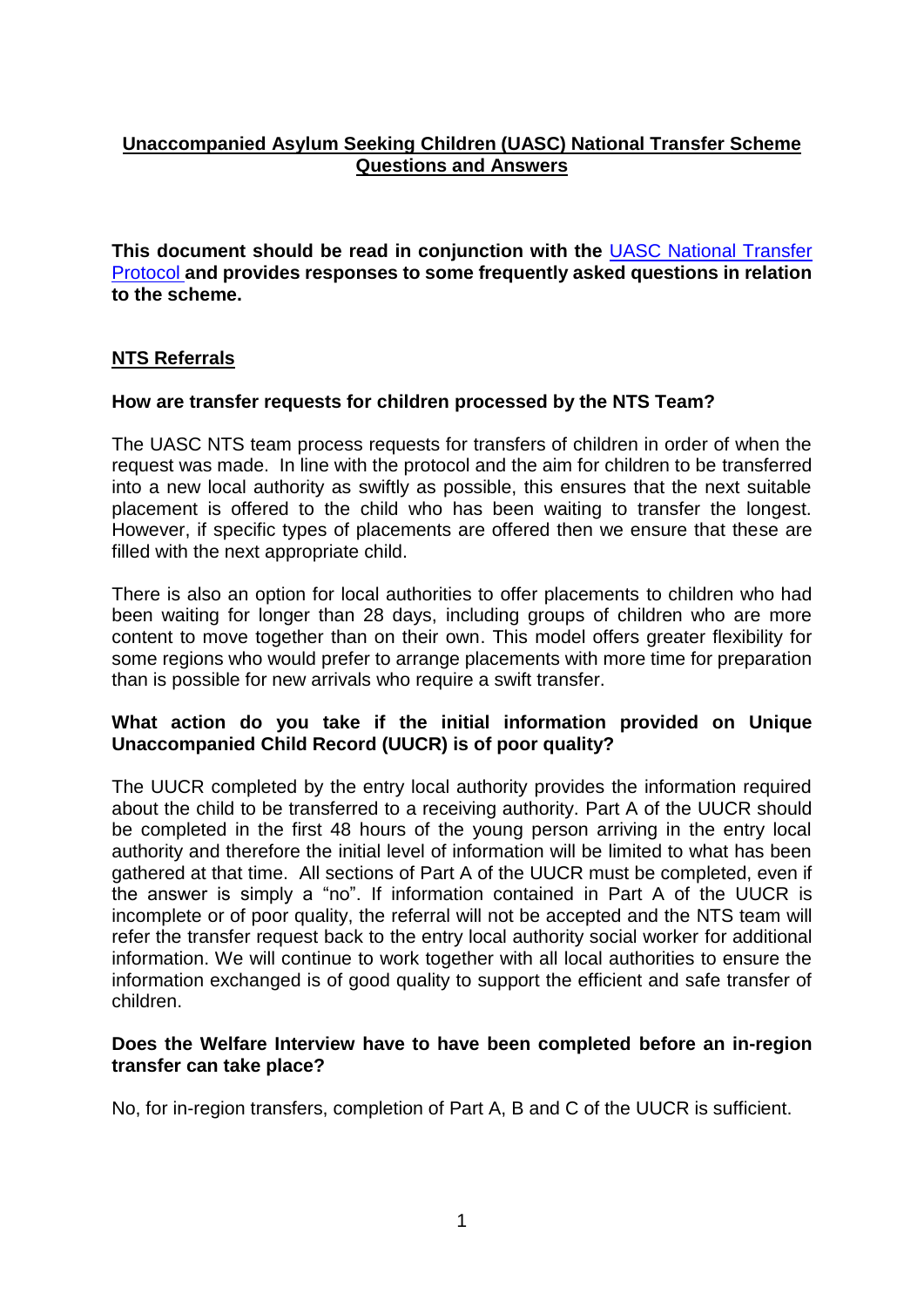## **Can a child be referred for transfer if there is no written record of why the entry LA decision to refer for transfer is in the best interest of the child?**

No, the protocol requires a written explanation of why the entry LA's decision to refer for transfer is in the best interests of the child. The explanation should also include what the wishes and feelings of the child are regarding transfer, and an explanation for how the entry local authority social worker will be able to work with the receiving local authority social worker to ensure that the child is ready to move.

## **What assurance can a receiving local authority expect regarding how a child has been prepared for transfer – especially if the child has indicated that their wish is to stay in the entry local authority?**

The entry local authority will complete a written explanation of why the entry LA's decision to transfer is in the best interest of the child. The explanation should also outline the wishes and feelings of the child regarding the transfer, what preparation work is already underway with the child, and a plan for how the entry local authority social worker will be able to work with the receiving local authority social worker to ensure that the child is fully prepared and ready to move. The entry local authority will ensure the receiving authority is kept updated with any new information pertaining to the child and their individual circumstances, particularly if they impact upon the decision to transfer the child or the likelihood of this transfer being in the child's best interests.

The receiving authority should receive more detailed information on the steps taken above if the child has indicated that their wish is to stay in the entry local authority. This wish to stay may increase if the transfer does not take place within the expected timescales. In this situation, the entry authority must supply additional information on the reviews it has undertaken to ensure it remains in the child's best interest to transfer.

Whilst the child's wishes and feelings are one of the key considerations in deciding the best interest of the child, it is not the primary or only consideration. There will be many cases where collaborative working between the child, and social workers in the entry and receiving local authority will result in a positive outcome for the child being transferred. It is expected that the receiving authority will take all reasonable attempts to support the transfer of the child into their local authority area and adhere to the expected timescales within the NTS protocol.

### **Does the NTS protocol allow entry local authorities to withdraw a child from transfer late in the process when a receiving local authority may have identified a placement?**

Yes, the entry local authority may need to withdraw a child from the transfer process if it becomes clear at any point in time that it is no longer in the best interest of the child to move. The decision to withdraw, and why, should be communicated to the receiving local authority and the NTS team as soon as possible.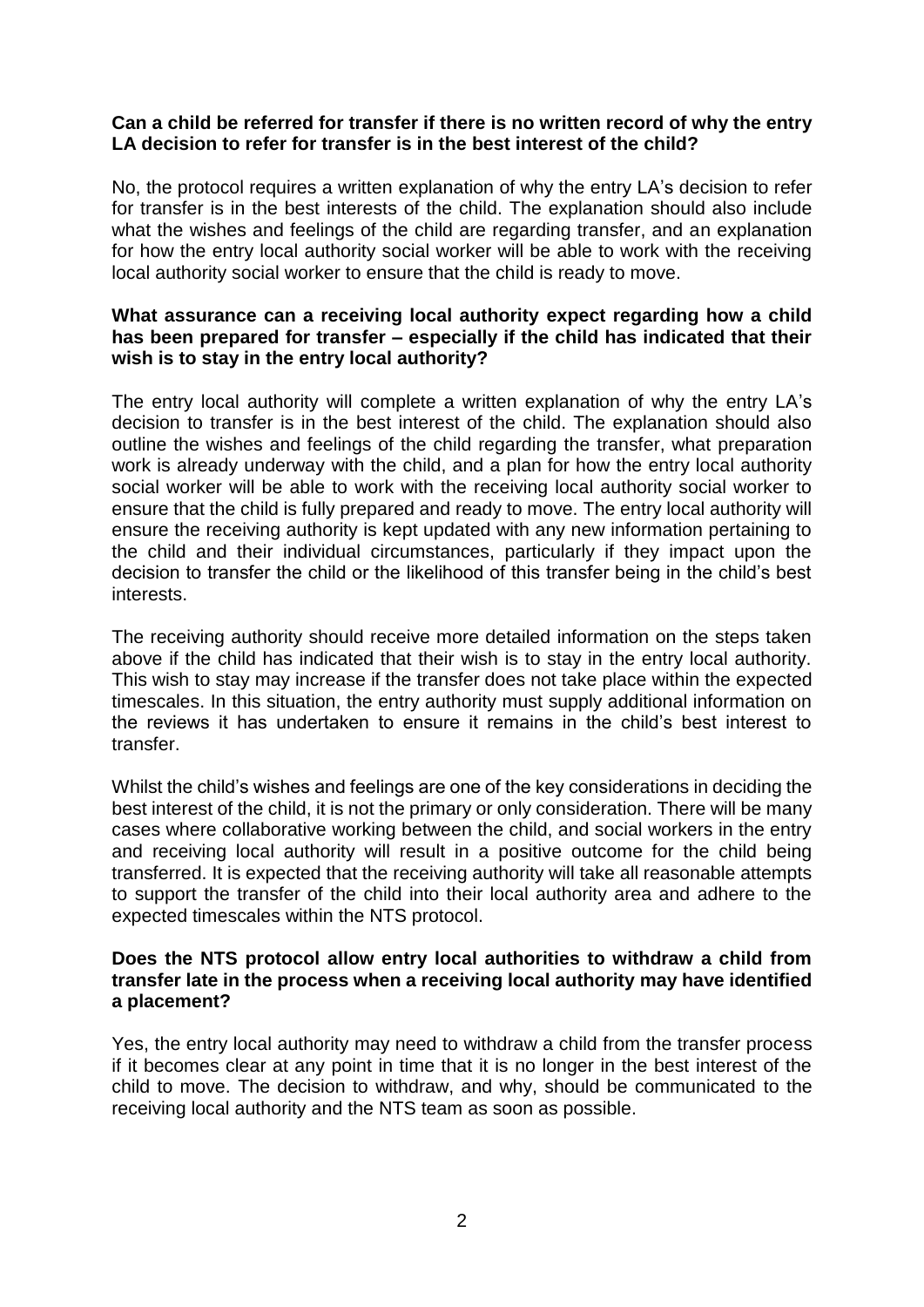## **What action is taken if there are concerns around practice or safeguarding concerns for an individual child and who can I raise these with?**

Local authorities have the legal responsibility for the safeguarding of individual children who are looked after by them or are in their area.

The Home Office NTS team take concerns in relation to the safeguarding of all UASC very seriously. In line with our duties under section 55 of the Borders, Citizenship and Immigration Act 2009 we have a Cases of Concern process to manage and monitor such cases ensuring that information shared with us is appropriately passed on to other Home Office colleagues, for example those who have an ongoing responsibility for consideration of an asylum claim.

The cases of concern annex provides a flow chart setting out the process for a receiving local authority social worker or SMP UASC lead to raise concerns with an entry local authority about a child referred for transfer. Entry local authority social workers should raise any concerns around practice or safeguarding of UASC to the Home Office NTS team safeguarding inbox [UASCNTSSafeguarding@homeoffice.gov.uk.](mailto:UASCNTSSafeguarding@homeoffice.gov.uk) The NTS team will then immediately pass these onto the local authority concerned so that they can be resolved. Whilst a concern is being resolved, all transfer action for the child will be suspended by the NTS team.

Reports relating to the safeguarding or wellbeing of a child will also be logged by the NTS team against the individual child's transfer record and the Cases of Concern log. The Cases of Concern log will contain anonymised details of the issues raised and will be shared with cross government staff and practitioners at the NTS Protocol Working group meetings to inform any new NTS FAQs or revisions to the Protocol.

## **What is the process for a receiving LA to provide feedback where a child has been transferred but they have serious safeguarding concerns about the way that the transfer took place?**

The receiving local authority social worker and designated manager should put their concerns in writing and send directly to the entry local authority designated manager, copying in [UASCNTSSafeguarding@homeoffice.gov.uk.](mailto:UASCNTSSafeguarding@homeoffice.gov.uk) The entry local authority designated manager should review the case and put a response in writing within 2 weeks, again, copying in [UASCNTSSafeguarding@homeoffice.gov.uk.](mailto:UASCNTSSafeguarding@homeoffice.gov.uk) Any issues identified relevant for the revision of the NTS Protocol will be brought by the NTS team in an anonymised version to the NTS Protocol working group when it meets.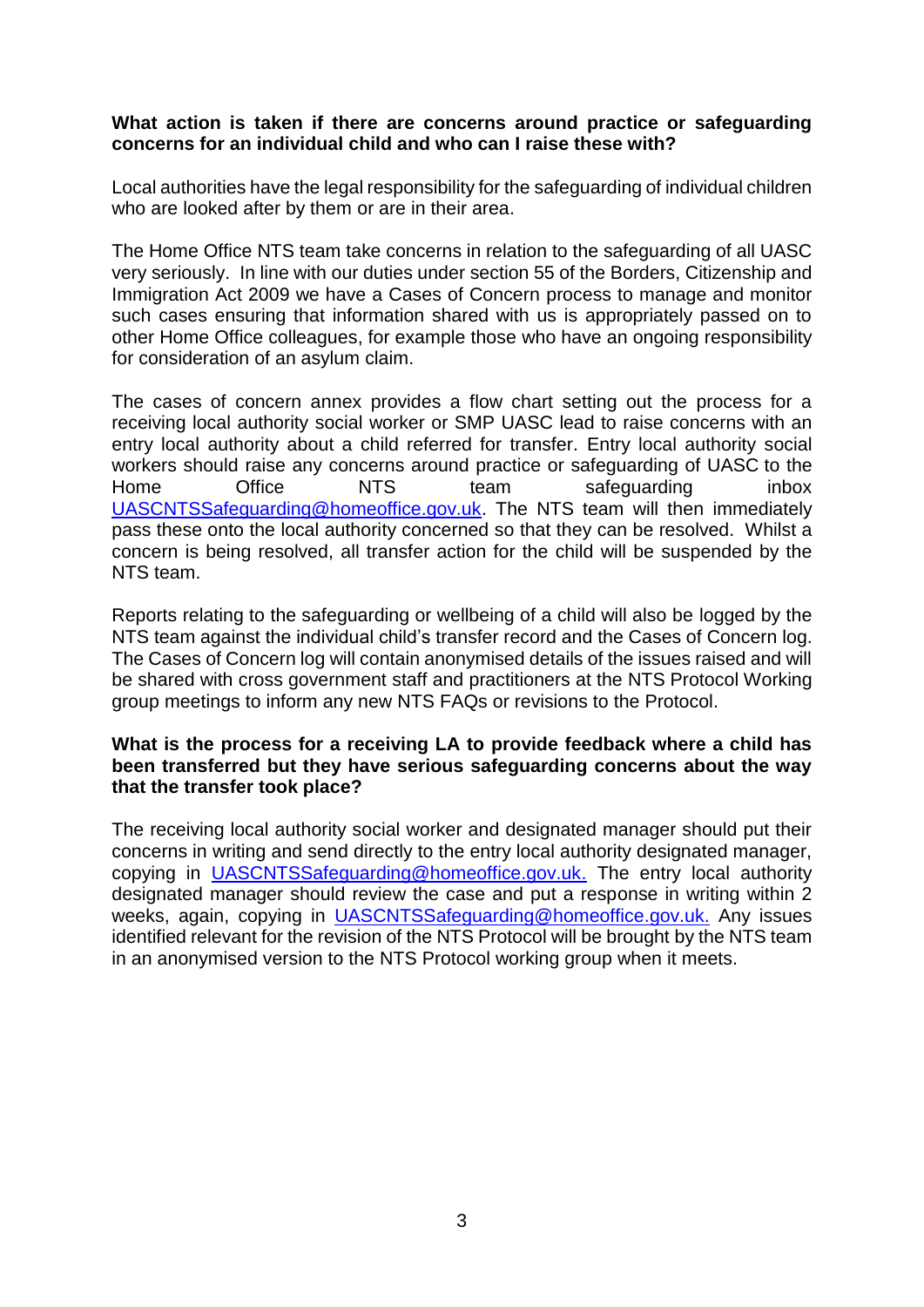## **Asylum Contact points**

### **Who can I contact regarding a welfare interview for a UASC?**

For welfare interviews and information relating to these please call the National Asylum Intake Unit on 020 8196 4524.

### **Who should I contact regarding a young person's asylum claim**?

Asylum decision-makers have responsibility for making decisions on asylum applications made including those for UASC. You should already be in contact with Home Office staff in relation to the child's asylum claim but if you remain unsure who to contact, an updated list of contacts for each asylum decision-making team has been circulated to the SMP network.

### **Asylum Safeguarding teams**

The Asylum Safeguarding Hubs are geographically aligned to each of the UKVI regions. Each Hub is tasked with safeguarding activity for asylum customers that reside in their region. If a safeguarding concern is identified for a UASC after they have been transferred to a region please make a referral to the appropriate Hub (details below).

| <b>Scotland &amp; Northern Ireland</b> | Click to email the SNI Hub  |
|----------------------------------------|-----------------------------|
| <b>North West England</b>              | Click to email the NW Hub   |
| <b>North East England</b>              | Click to email the NE Hub   |
| <b>Wales &amp; South West England</b>  | Click to email the WSW Hub  |
| <b>Midlands &amp; East England</b>     | Click to email the MEE Hub  |
| London & South East England            | Click to email the LSE Hub  |
| <b>National Asylum Intake Hub</b>      | Click to email the NAIU Hub |